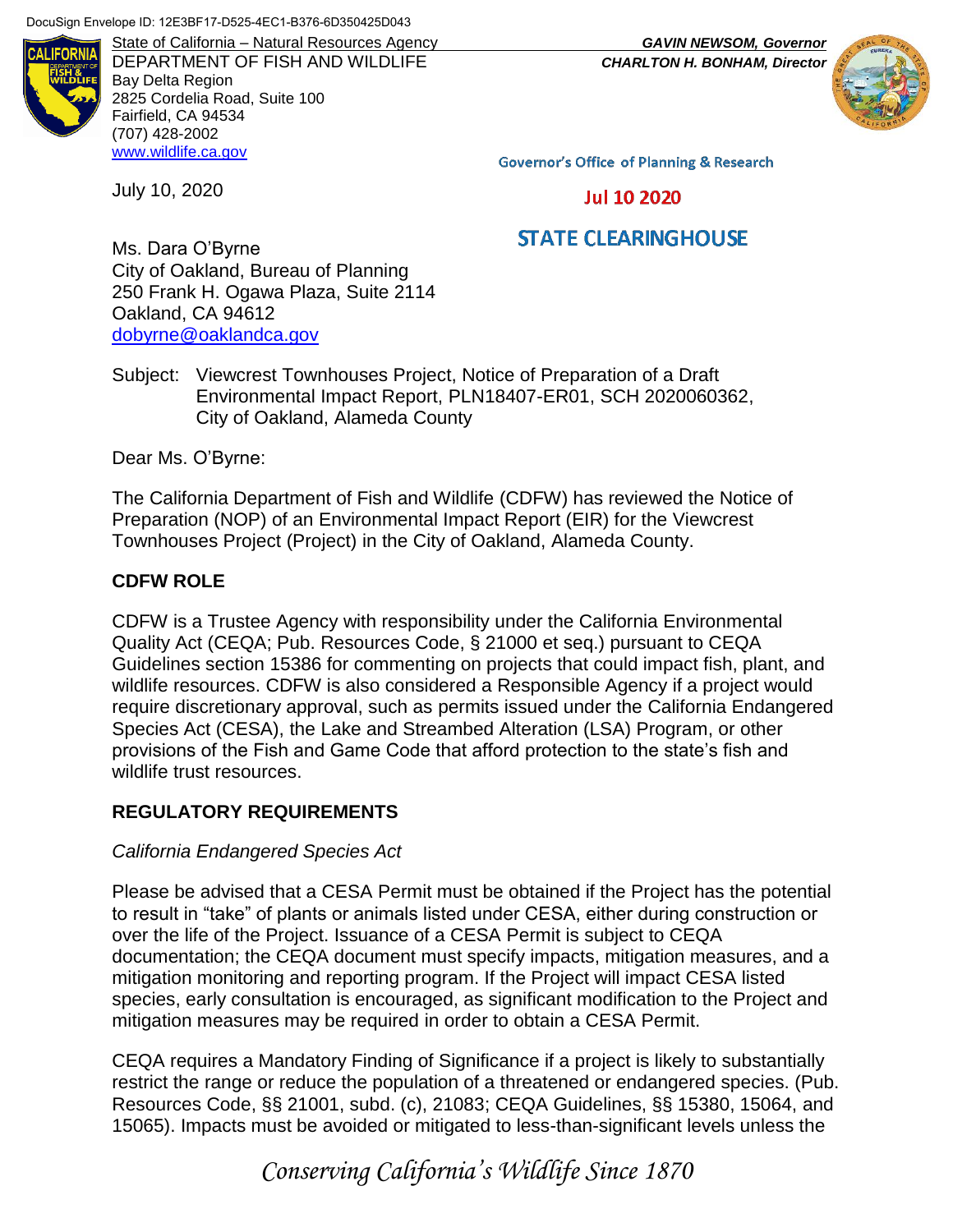Ms. Dara O'Byrne City of Oakland July 10, 2020 Page 2 of 5

CEQA Lead Agency makes and supports Findings of Overriding Consideration (FOC). The CEQA Lead Agency's FOC does not eliminate the Project proponent's obligation to comply with Fish and Game Code section 2080.

#### *Lake and Streambed Alteration*

CDFW requires an LSA Notification, pursuant to Fish and Game Code section1600 et. seq., for Project activities affecting lakes or streams and associated riparian habitat. Notification is required for any activity that may substantially divert or obstruct the natural flow; change or use material from the bed, channel, or bank including associated riparian or wetland resources; or deposit or dispose of material where it may pass into a river, lake or stream. Work within ephemeral streams, washes, watercourses with a subsurface flow, and floodplains are subject to notification requirements. CDFW will consider the CEQA document for the Project and may issue an LSA Agreement. CDFW may not execute the final LSA Agreement [or Incidental Take Permit (ITP)] until it has complied with CEQA as a Responsible Agency.

### **PROJECT DESCRIPTION AND LOCATION**

The Project site is assigned Assessor's Parcel Number 37A-3151-2-5. It is located off of Campus Drive between Viewcrest Drive and Rockingham Court, in a single-family residential area on the eastern hillsides of the City of Oakland in Alameda County.

The proposed Project would develop 2.5 acres of the 20-acre Project site. The proposed Project is a Planned Unit Development and would substantially grade the 2.5 acre area for 19 residential townhouses and associated utilities and one access roadway meeting the City of Oakland's street standards. The townhouses would be built into the hillside and range from three to four levels with various designs. Access to the townhouses would occur via a new on-site roadway with a cul-de-sac accessed from Campus Drive. The remaining 17.5 acres would remain as open space to be potentially maintained by the future Homeowner's Association or an alternative mitigation entity, depending on the results of the EIR.

### **ENVIRONMENTAL SETTING**

The Project site is a 20-acre parcel located on a sloped hillside and is currently undeveloped, covered in grassland and scrub habitat. It is bordered by Merritt Community College to the north across Campus Drive, single-family homes to the east along Campus Drive, condominiums of the Monte Vista Villas Homeowner's Association to the south, and single-family homes on Viewcrest Drive to the west.

The Project site is within the approximately 387-acre Chimes Creek watershed. The watershed is composed of variable clay loams, silty clay loams, and clay soil types of the Xerorthents group (BH, 2003). The upper Chimes Creek watershed is dominated by the Leona Quarry (est. 1900s) and contains steep (>30%) shallow soils that can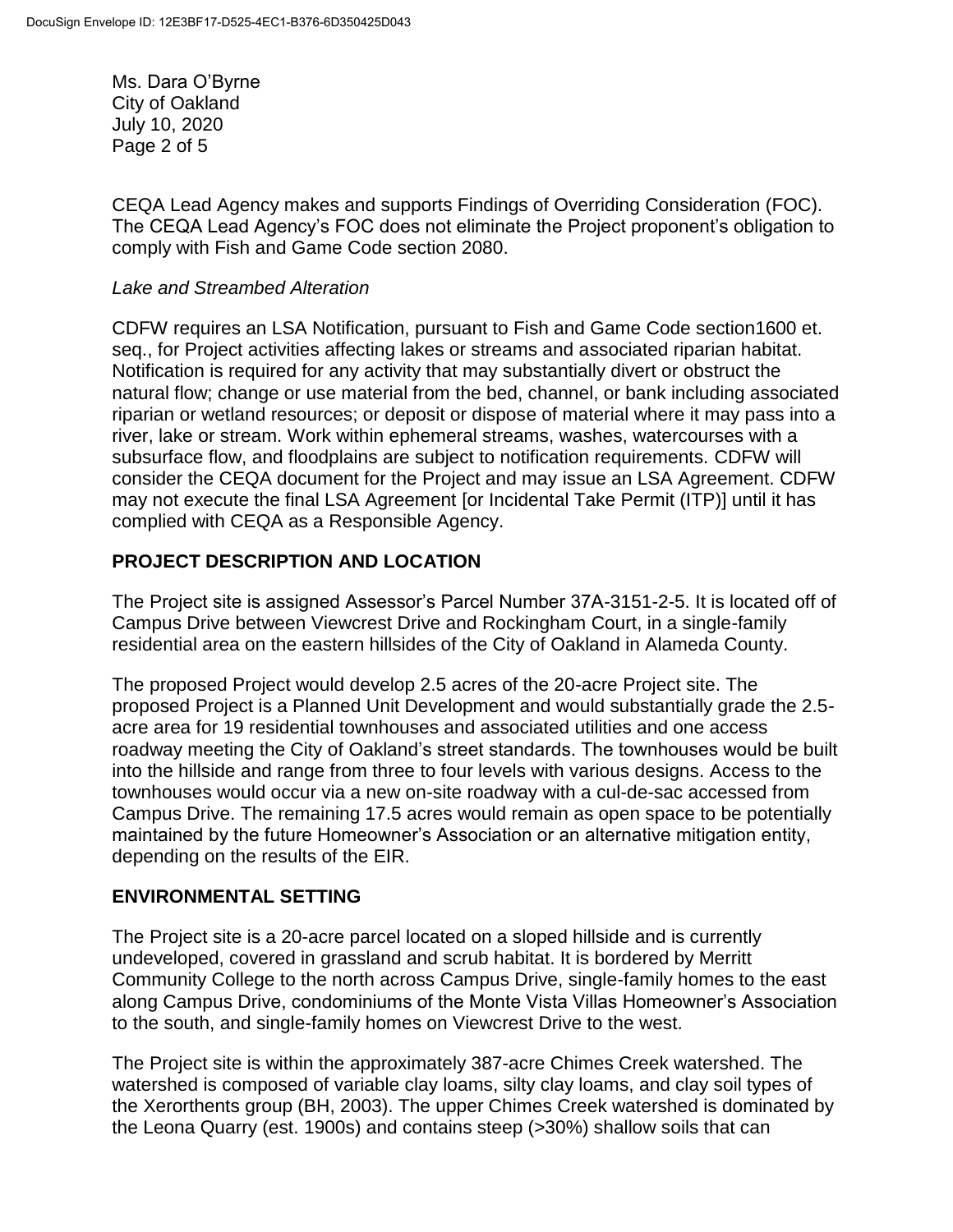Ms. Dara O'Byrne City of Oakland July 10, 2020 Page 3 of 5

produce high run-off to urban channels below. The lower Chimes Creek watershed consists of dense residential neighborhoods and highly impervious surface cover on gradual slopes (<30%) (Questa 2009).

According to the Creek and Watershed Map of Oakland (Sowers and Richard 2009) the headwaters of Chimes Creek historically originated at Viewcrest Drive, but have since been culverted and/or engineered although a portion of the historic channel on or near the Project site may remain.

# **COMMENTS**

The NOP does not provide details on the footprint of the proposed Project, so CDFW recommends that the draft EIR analyze all potential impacts to sensitive habitat types (e.g. grassland, riparian, forested and brush) and special-status species that could be present at the Project site. Special-status species that are known to or suspected to occur at or near this site include but not limited to, the State and federally threatened Alameda whispnake (*Masticophis laterlis euryxanthus*). If take of Alameda whipsnake cannot be completely avoided, CDFW recommends that the Project proponent obtain take authorization through an ITP issued by CDFW pursuant to Fish and Game Code Section 2081(b).

Please be advised that the Fish and Game Commission recently accepted the mountain lion (*Felis concolor*) Central Coast North Evolutionarily Significant Unit as a State candidate for listing as threatened under CESA. CDFW recommends avoiding impacts to areas that provide habitat for mountain lion and other sensitive species.

## **Special-Status Plants**

CDFW recommends that the Project area be surveyed for special-status plants by a qualified botanist following the "Protocols for Surveying and Evaluating Impacts to Special-Status Native Plant Populations and Natural Communities," which can be found online at [https://wildlife.ca.gov/Conservation/Survey-Protocols.](https://wildlife.ca.gov/Conservation/Survey-Protocols) This protocol, which is intended to maximize detectability, includes identification of reference populations to facilitate the likelihood of field investigations occurring during the appropriate floristic period. In the absence of protocol-level surveys being performed, additional surveys may be necessary.

If a State-listed or state Rare<sup>1</sup> plant is identified during botanical surveys, consultation with CDFW is warranted to determine if the Project can avoid take. If take cannot be avoided, acquisition of take authorization through an ITP issued by CDFW pursuant to Fish and Game Code Sections 2081(b) and/or Section 1900 et seq is necessary to comply with Fish and Game Code, CESA and the Native Plant Protection Act.

 $\overline{a}$ 1 In this context, "Rare" means listed under the California Native Plant Protection Act.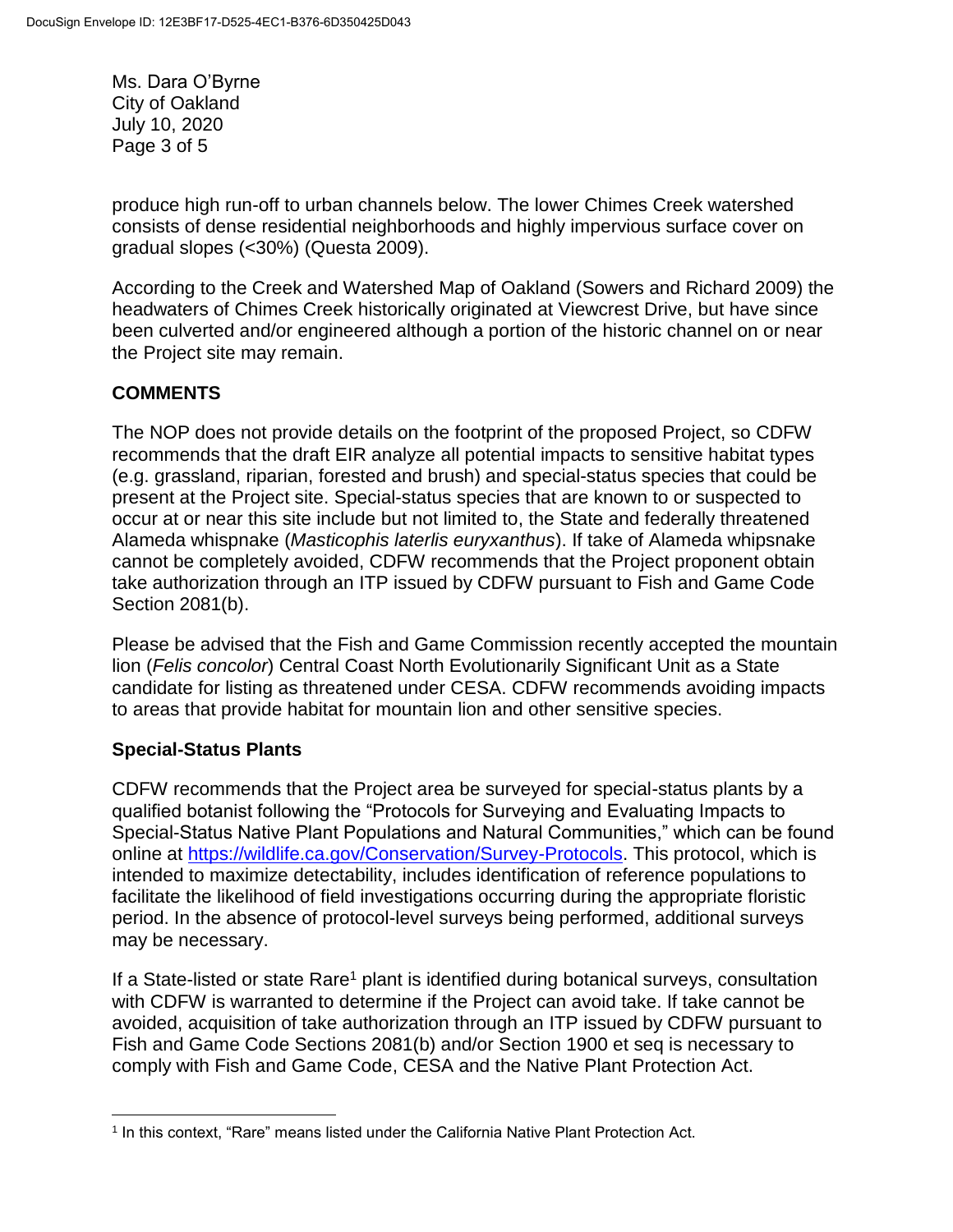Ms. Dara O'Byrne City of Oakland July 10, 2020 Page 4 of 5

Trees are present within the Project boundary and in adjacent residential areas. Both native and non-native trees provide nesting habitat for birds. CDFW recommends that the following measures be included in the draft EIR:

- 1. Nesting Bird Surveys: If Project-related work is scheduled during the nesting season (typically February 15 to August 30 for small bird species such as passerines; January 15 to September 15 for owls; and February 15 to September 15 for other raptors), CDFW recommends that a qualified biologist conduct two surveys for active nests of such birds within 14 days prior to the beginning of Project construction, with a final survey conducted within 48 hours prior to construction. Appropriate minimum survey radii surrounding the work area are typically, the following but may differ even within species: i) 250 feet for passerines; ii) 500 feet for small raptors such as accipiters; and iii) 1,000 feet for larger raptors such as buteos. Surveys should be conducted at the appropriate times of day and during appropriate nesting times.
- 2. Active Nest Buffers: If the qualified biologist documents active nests within the Project area or in nearby surrounding areas, an appropriate buffer between the nest and active construction should be established. The buffer should be clearly marked and maintained until the young have fledged and are foraging independently. Prior to construction, the qualified biologist should conduct baseline monitoring of the nest to characterize "normal" bird behavior and establish a buffer distance which allows the birds to exhibit normal behavior. The qualified biologist should monitor the nesting birds daily during construction activities and increase the buffer if the birds show signs of unusual or distressed behavior (e.g. defensive flights and vocalizations, standing up from a brooding position, and/or flying away from the nest). If buffer establishment is not possible, the qualified biologist or construction foreman should have the authority to cease all construction work in the area until the young have fledged and the nest is no longer active.
- 3. Hooded Lighting: Project lighting to be installed should be hooded or shielded to direct light downwards and to minimize the spillage of light outwards into adjacent areas where trees are present.

CDFW recommends consulting with the U.S. Fish and Wildlife Service (USFWS) on potential impacts to federally listed species. Consultation with the USFWS in order to comply with the federal Endangered Species Act is advised well in advance of Project implementation.

## **ENVIRONMENTAL DATA**

CEQA requires that information developed in environmental impact reports and negative declarations be incorporated into a database which may be used to make subsequent or supplemental environmental determinations. [Pub. Resources Code, §